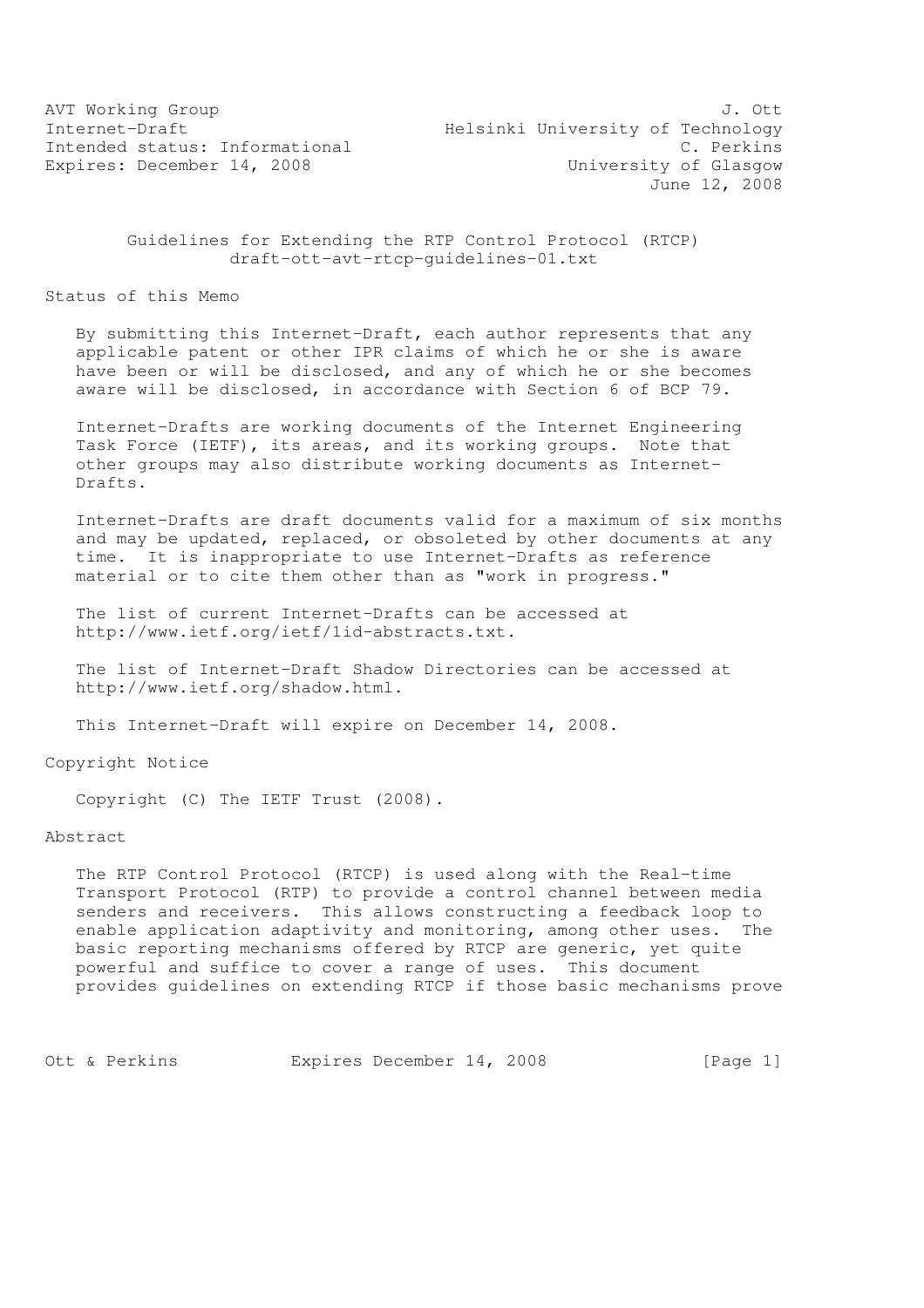insufficient.

# Table of Contents

|                |  |                                                   |  |  |  |  |  |  |  |  |  |  |  | $\overline{3}$ |
|----------------|--|---------------------------------------------------|--|--|--|--|--|--|--|--|--|--|--|----------------|
|                |  |                                                   |  |  |  |  |  |  |  |  |  |  |  |                |
|                |  | 3. RTP and RTCP Operation Overview 4              |  |  |  |  |  |  |  |  |  |  |  |                |
|                |  |                                                   |  |  |  |  |  |  |  |  |  |  |  |                |
|                |  |                                                   |  |  |  |  |  |  |  |  |  |  |  |                |
|                |  | 4. Issues with RTCP Extensions 8                  |  |  |  |  |  |  |  |  |  |  |  |                |
| 5.             |  |                                                   |  |  |  |  |  |  |  |  |  |  |  |                |
|                |  | 6. Security Considerations 12                     |  |  |  |  |  |  |  |  |  |  |  |                |
| 7 <sup>1</sup> |  |                                                   |  |  |  |  |  |  |  |  |  |  |  |                |
| 8.             |  |                                                   |  |  |  |  |  |  |  |  |  |  |  |                |
|                |  |                                                   |  |  |  |  |  |  |  |  |  |  |  |                |
|                |  | 9.1. Normative References 14                      |  |  |  |  |  |  |  |  |  |  |  |                |
|                |  | 9.2. Informative References 15                    |  |  |  |  |  |  |  |  |  |  |  |                |
|                |  |                                                   |  |  |  |  |  |  |  |  |  |  |  |                |
|                |  | Intellectual Property and Copyright Statements 17 |  |  |  |  |  |  |  |  |  |  |  |                |

Ott & Perkins Expires December 14, 2008 [Page 2]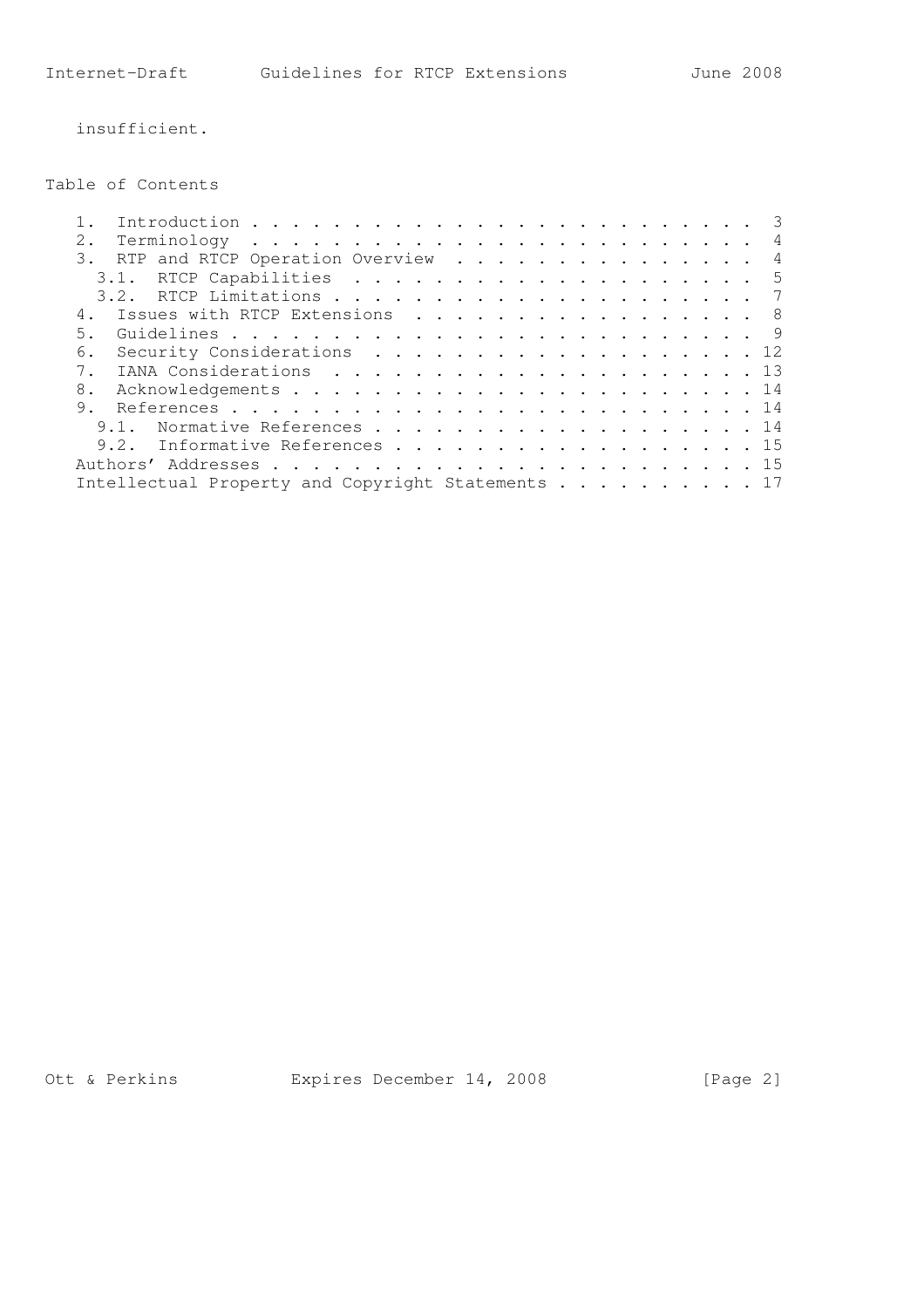## 1. Introduction

 The Real-time Transport Protocol (RTP) [RFC3550] is used to carry time-dependent (often continuous) media such as audio or video across a packet network in an RTP session. RTP usually runs on top of an unreliable transport such as UDP, DTLS, or DCCP, so that RTP packets are susceptible to loss, re-ordering, or duplication. Associated with RTP is the RTP Control Protocol (RTCP) which provides a control channel for each session: media senders provide information about their current sending activities ("feed forward") and media receivers report on their reception statistics ("feedback") in terms of received packets, losses, and jitter. Senders and receivers provide self-descriptions allowing to disambiguate all entities in an RTP session and correlate SSRC identifiers with specific application instances. RTCP is carried over the same transport as RTP and is hence inherently best-effort and hence the RTCP reports are designed for such an unreliable environment, e.g., by making them "for information only".

 The RTCP control channel provides coarse-grained information about the session in two respects: 1) the RTCP SR and RR packets contain only cumulative information or means over a certain period of time and 2) the time period is in the order of seconds and thus neither has a high resolution nor does the feedback come back instantaneously. Both these restrictions have their origin in RTP being scalable and generic. Even these basic mechanisms (which are still not implemented everywhere despite their simplicity and very precise specification, including sample code) offer substantial information for designing adaptive applications and for monitoring purposes, among others.

 Recently, numerous extensions have been proposed in different contexts to RTCP which significantly increase the complexity of the protocol and the reported values, mutate it toward an command channel, and/or attempt turning it into a reliable messaging protocol. While the reasons for such extensions may be legitimate, many of the resulting designs appear ill-advised in the light of the RTP architecture. Moreover, extensions are often badly motivated and thus appear unnecessary given what can be achieved with the RTCP mechanisms in place today.

 This document is intended to provide some guidelines for designing RTCP extensions. It is particularly intended to avoid an extension creep for corner cases which can only harm interoperability and future evolution of the protocol at large. We first outline the basic operation of RTCP and constructing feedback loops using the basic RTCP mechanisms. Subsequently, we outline categories of extensions proposed (and partly already accepted) for RTCP and

Ott & Perkins Expires December 14, 2008 [Page 3]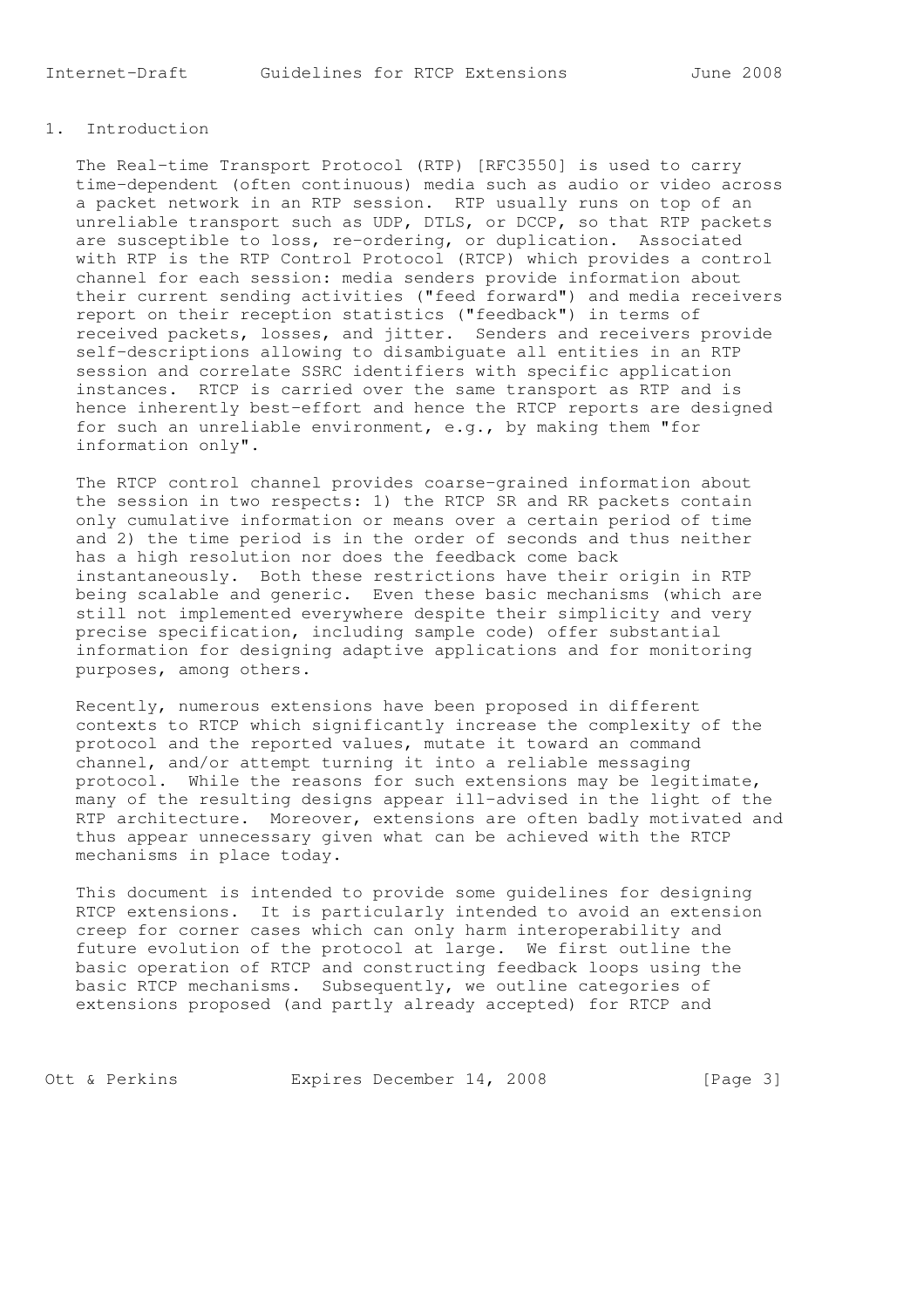discuss issues and alternative ways of thinking by example. Finally, we provide some guidelines and highlight a number of questions to ask (and answer!) before writing up an RTCP extension.

## 2. Terminology

 The key words "MUST", "MUST NOT", "REQUIRED", "SHALL", "SHALL NOT", "SHOULD", "SHOULD NOT", "RECOMMENDED", "MAY", and "OPTIONAL" in this document are to be interpreted as described in BCP 14, RFC 2119 [RFC2119] and indicate requirement levels for compliant implementations.

 The terminology defined in RTP [RFC3550], the RTP Profile for Audio and Video Conferences with Minimal Control [RFC3551], and the Extended RTP Profile for RTCP-Based Feedback (RTP/AVPF) [RFC4585] apply.

#### 3. RTP and RTCP Operation Overview

 One of the twelve networking truths states: "In protocol design, perfection has been reached not when there is nothing left to add, but when there is nothing left to take away" [RFC1925]. Despite (or because of) this being an April, 1st, RFC, this specific truth is very valid and it applies to RTCP as well.

 In this section, we will briefly review what is available from the basic RTP/RTCP specifications. As specifications, we include those which are generic, i.e., do not have dependencies on particular media types. This includes the RTP base specification [RFC3550] and profile [RFC3551], the RTCP bandwidth modifiers for session descriptions [RFC3556], the timely feedback extensions (RFC 4585), and the extensions to run RTCP over SSM networks. RTCP XR [RFC3611] provides extended reporting mechanisms which are partly generic in nature, partly specific to a certain media stream.

 We do not discuss RTP-related documents that are orthogonal to RTCP. The Secure RTP Profile [RFC3711] can be used to secure RTCP in much the same way it secures RTP data, but otherwise does not affect the behaviour of RTCP. The transport protocol used also has little impact, since RTCP remains a group communication protocol even when running over a unicast transport (such as TCP [RFC4571] or DCCP [I-D.ietf-dccp-rtp]), and is little affected by congestion control due to its low rate relative to the media. The description of RTP topologies [RFC5117] is useful knowledge, but is functionally not relevant here. The various RTP error correction mechanisms (e.g. [RFC2198], [RFC2733], [RFC4588], [RFC5109]) are useful for protecting

Ott & Perkins Expires December 14, 2008 [Page 4]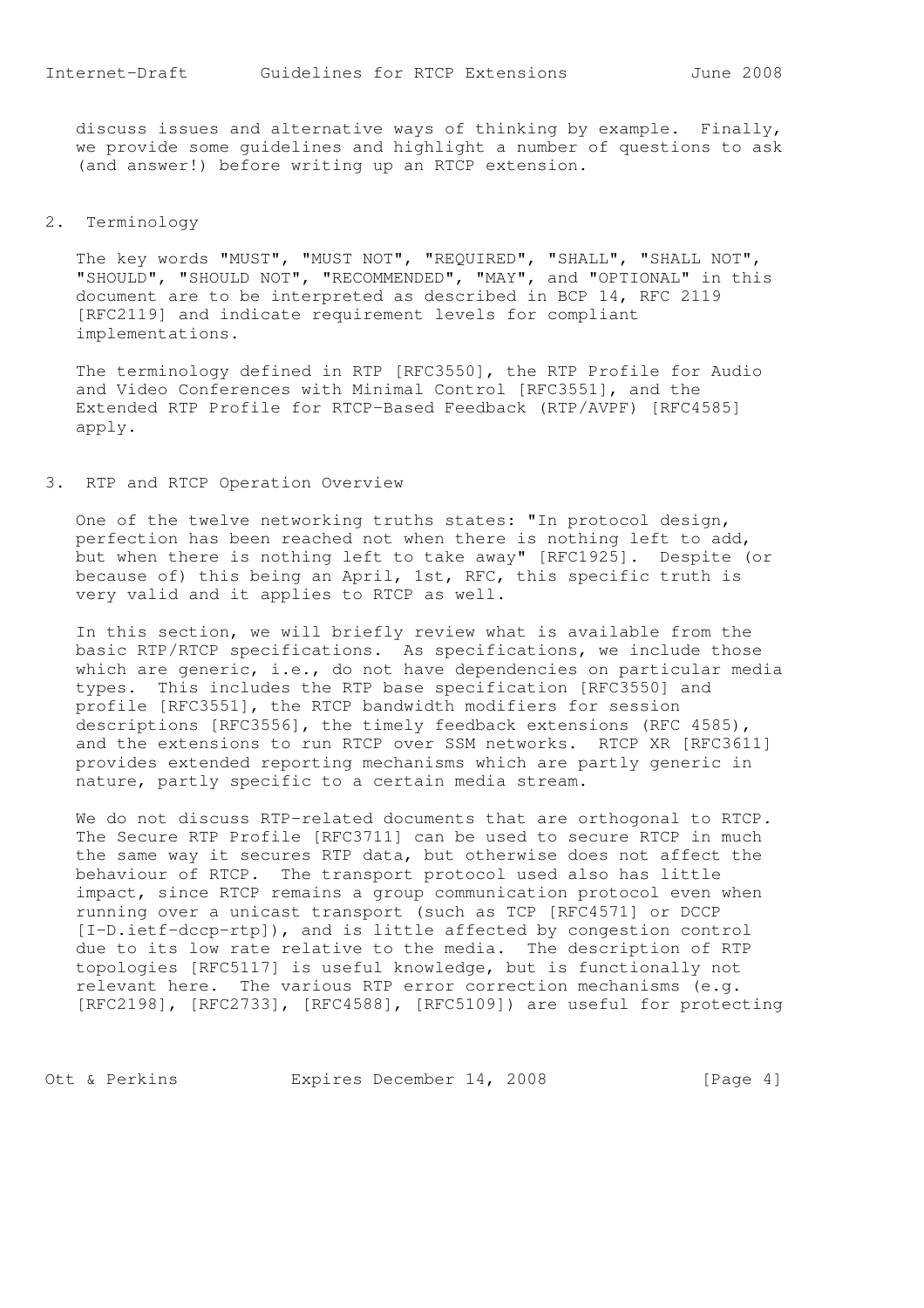RTP media streams, and may be enabled as a result of RTCP feedback, but do not directly affect RTCP behaviour.

### 3.1. RTCP Capabilities

 The RTP/RTCP specifications quoted above provide feedback mechanisms with the following properties, which can be considered as "building blocks" for adaptive real-time applications for IP networks.

- o Sender Reports (SR) indicate to the receivers the total number of packets and octets have been sent (since the beginning of the session or the last change of the sender's SSRC). These values allow deducing the mean data rate and mean packet size for both the entire session and, if continuously monitored, for every transmission interval. They also allow a receiver to distinguish between breaks in reception caused by network problems, and those due to pauses in transmission.
- o Receiver Reports (RR) and SRs indicate reception statistics from each receiver for every sender. These statistics include:
	- \* The packet loss rate since the last SR or RR was sent.
	- \* The total number of packets lost since the beginning of the session which may again be broken down to each reporting period.
	- \* The highest sequence number received so far -- which allows a sender to roughly estimate how much data is in flight when used together with the SR and RR timestamps (and also allows observing whether the path still works and at which rate packets are delivered to the receiver).
	- \* The moving average of the inter-arrival jitter of media packets. This gives the sender an indirect view of the size of any adaptive playout buffer used at the receiver ([RFC3611] gives precise figures for VoIP sessions).
- o Sender Reports also contain NTP and RTP format timestamps. These allow receivers to synchronise multiple RTP streams, and (when used in conjunction with Receiver Reports) allow the sender to calculate the current RTT to each receiver. This value can be monitored over time and thus may be used to infer trends at coarse granularity. A similar mechanism is provided by [RFC3611] to allow receivers to calculate the RTT to senders.

RTCP sender reports and receiver reports are sent, and the statistics are sampled, at random intervals chosen uniformly in the range 0.5 ... 1.5 times the deterministic calculated interval, T. The interval T is calculated based on the media bit rate, the mean RTCP packet size, whether the sampling node is a sender or a receiver, and the number of participants in the session, and will remain constant while the number of participants in the session remains constant. The lower bound on the base inter-report interval, T, is five seconds, or

Ott & Perkins Expires December 14, 2008 [Page 5]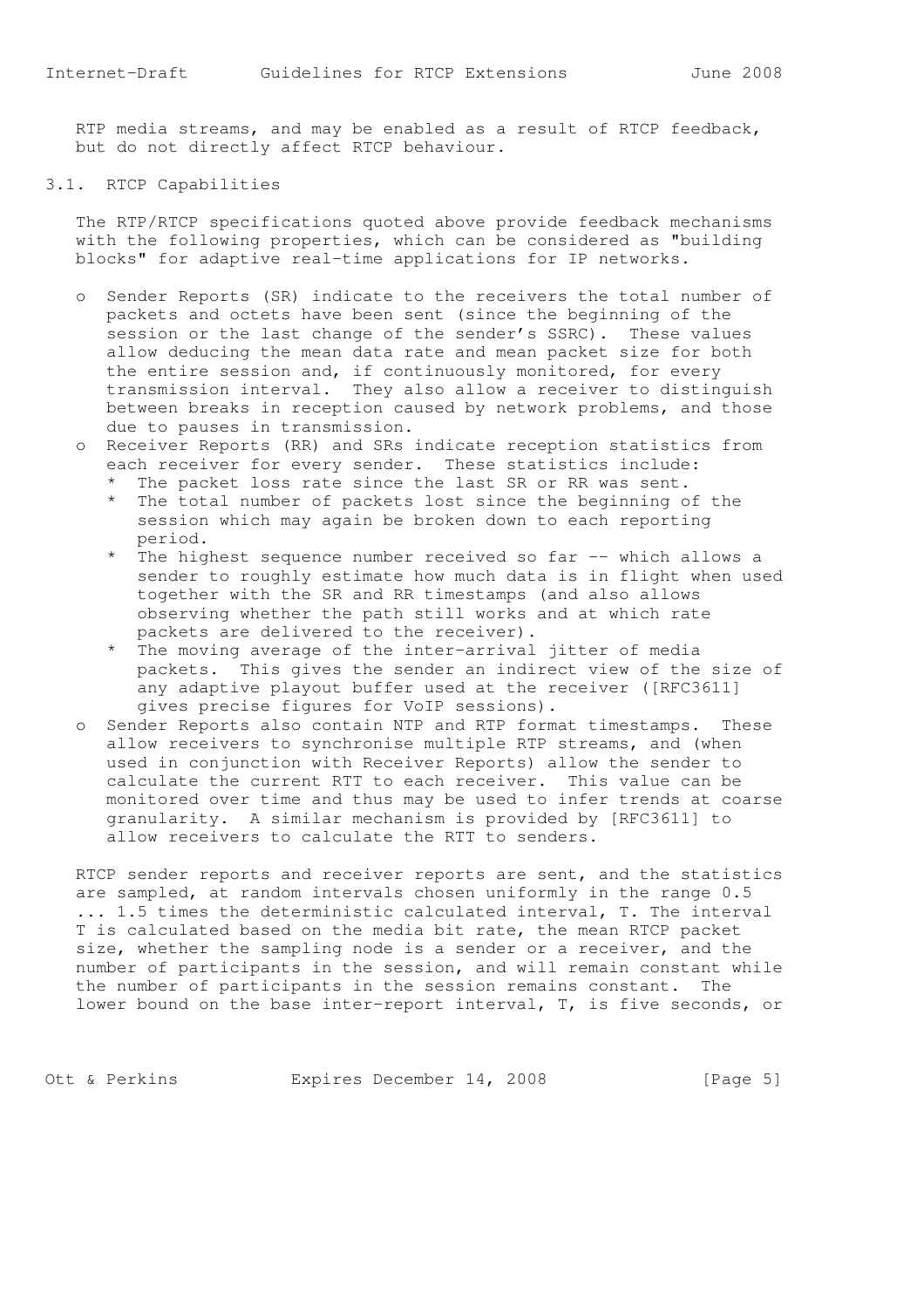360 seconds divided by the session bandwidth in kilobits/second (giving an interval smaller than 5 seconds for bandwidths greater than 72 kb/s) [RFC3550].

 This lower limit can be eliminated, allowing more frequent feedback, when using the early feedback profile for RTCP [RFC4585]. In this case, the RTCP frequency is only limited by the available bitrate (usually 5% of the media stream bit rate is allocated for RTCP). If this fraction is insufficient, the RTCP bitrate may be increased in the session description to enable more frequent feedback [RFC3556]. Ongoing work [I-D.ietf-avt-rtcp-non-compound] may reduce the mean RTCP packet size, further increasing feedback frequency.

The mechanisms defined in  $[RFC4585]$  even allow  $-$ - statistically  $-$ - a receiver to provide close-to-instant feedback to a sender about observed events in the media stream (e.g. picture or slice loss).

 RTCP is suitable for unicast and multicast communications. All basic functions are designed with group communications in mind. While traditional (any-source) multicast (ASM) is clearly not available in the Internet at large, source-specific multicast (SSM) and overlay multicast are -- and both are commercially relevant. RTCP extensions have been defined to operate over SSM, and complex topologies may be created by interconnecting RTP mixers and translators. The group communication nature of RTP and RTCP is also essential for the operation of Multipoint Conference Units.

 These mechanisms can used to implement a quite flexible feedback loop and enable short-term reaction to observed events as well as long term adaptation to changes in the networking environment. Adaptation mechanisms available on the sender side include (but are not limited to) choosing different codecs, different parameters for codecs (spatial or temporal resolution for video, audible quality for audio and voice), and different packet sizes to adjust the bit rate. Furthermore, various forward error correction mechanisms and, if RTTs are short and the application permits extra delays, even reactive error control such as retransmissions. Long-term feedback can be provided in regular RTCP reports at configurable intervals, whereas (close-to-)instant feedback is available by means of the early feedback profile. Figure 1 below outlines this idea graphically.

Ott & Perkins Expires December 14, 2008 [Page 6]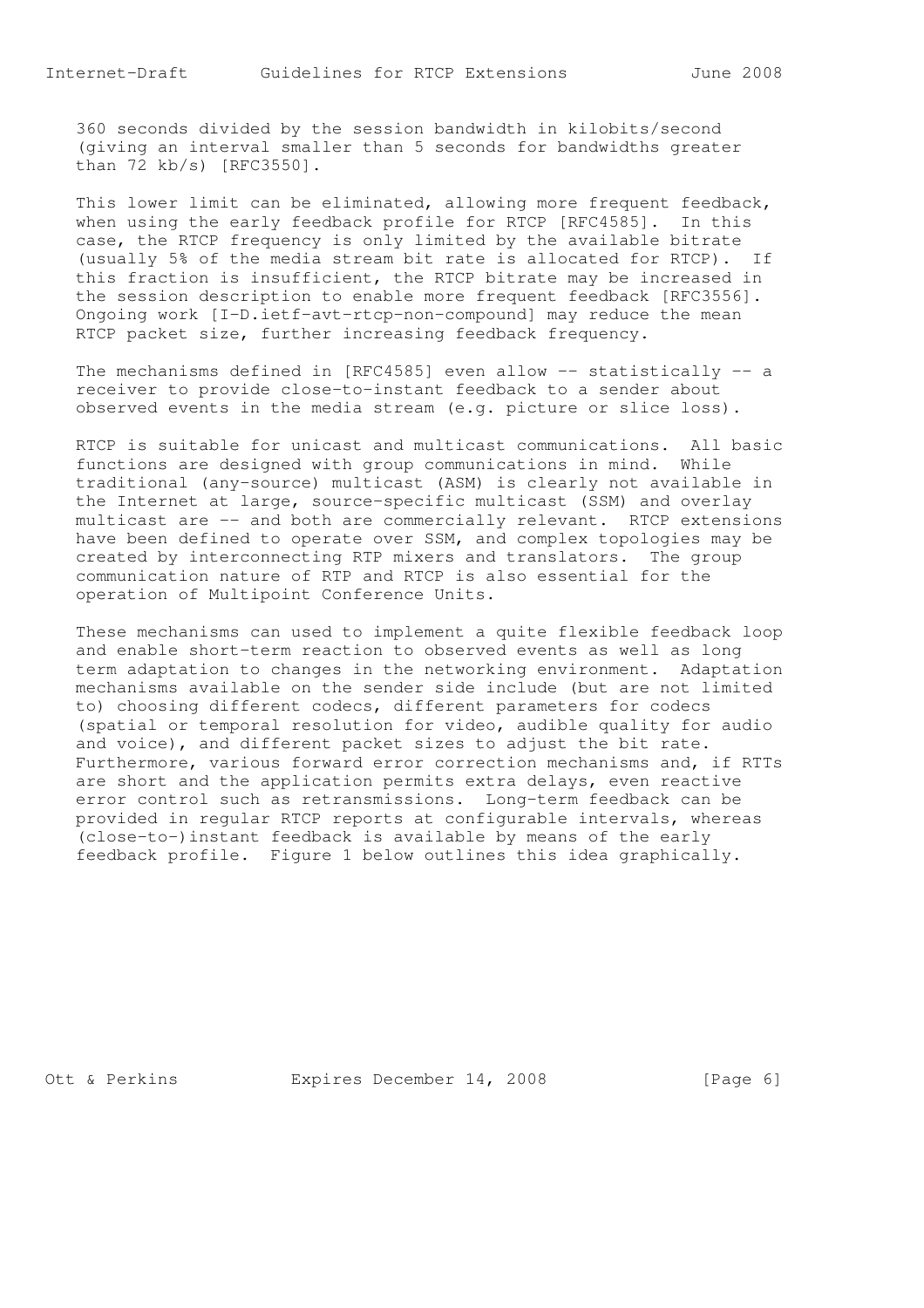| Long-term adaptation:<br>- Codec+parameter choice<br>- Packet size<br>- FEC, interleaving | RTCP Sender Reports<br>- Data rate, pkt count<br>- Timing and sync info<br>- Traffic characteristics - Error concealment<br>-----------------------------> | Media processing:<br>- Dejittering<br>- Synchronization<br>- Playout |
|-------------------------------------------------------------------------------------------|------------------------------------------------------------------------------------------------------------------------------------------------------------|----------------------------------------------------------------------|
| ————————————————                                                                          |                                                                                                                                                            | \+--------------+                                                    |
|                                                                                           | RTP media stream (codec, repair)                                                                                                                           |                                                                      |
|                                                                                           | Media Sender   =================================>  Media receiver                                                                                          |                                                                      |
|                                                                                           |                                                                                                                                                            |                                                                      |
| +--------------+\                                                                         | RTCP Receiver Reports                                                                                                                                      | /+-------------                                                      |
|                                                                                           |                                                                                                                                                            |                                                                      |
| Short-term reaction:                                                                      | - long-term statistics                                                                                                                                     | Control functions:                                                   |
| - Retransmissions                                                                         | - event information                                                                                                                                        | - RTP monitoring                                                     |
| - Retro-active FEC                                                                        | - media-specific info                                                                                                                                      | and reporting                                                        |
| - Adaptive source coding                                                                  | $-$ "congestion info" $(*)$                                                                                                                                | - Instant event                                                      |
| - Congestion control(*)                                                                   |                                                                                                                                                            | notifications                                                        |

 (\*) RTCP feedback is insufficient for TCP-Friendly congestion control purposes due to the infrequent nature of reporting (which should be in the order of once per RTT), but can still be used to adapt to the available bandwidth on slower timescales.

Figure 1: Outline of an RTCP Feedback Loop

 It is important to note that not all information needs to be signalled explicitly -- ever or upon every RTCP packet -- but can be derived locally from other pieces of information and from the evolution of the information over time.

## 3.2. RTCP Limitations

 The design of RTP limits what can meaningfully be done (and hence should be done) with RTCP. In particular, the design favours scalability and loose coupling over tightly controlled feedback loops. Some of these limitations are listed below (they need to be taken into account when designing extensions):

- o RTCP is designed to provide occasional feedback which is unlike, e.g., TCP ACKs which can be sent in response to every (other) packet. It does not offer per-packet feedback (even when using [RFC4585] with increased RTCP bandwidth fraction, the feedback guarantees are only statistical in nature).
- o RTCP is not capable of providing truly instant feedback.
- o RTCP is inherently unreliable, and does not guarantee any consistency between the observed state at multiple members of a group.

Ott & Perkins Expires December 14, 2008 [Page 7]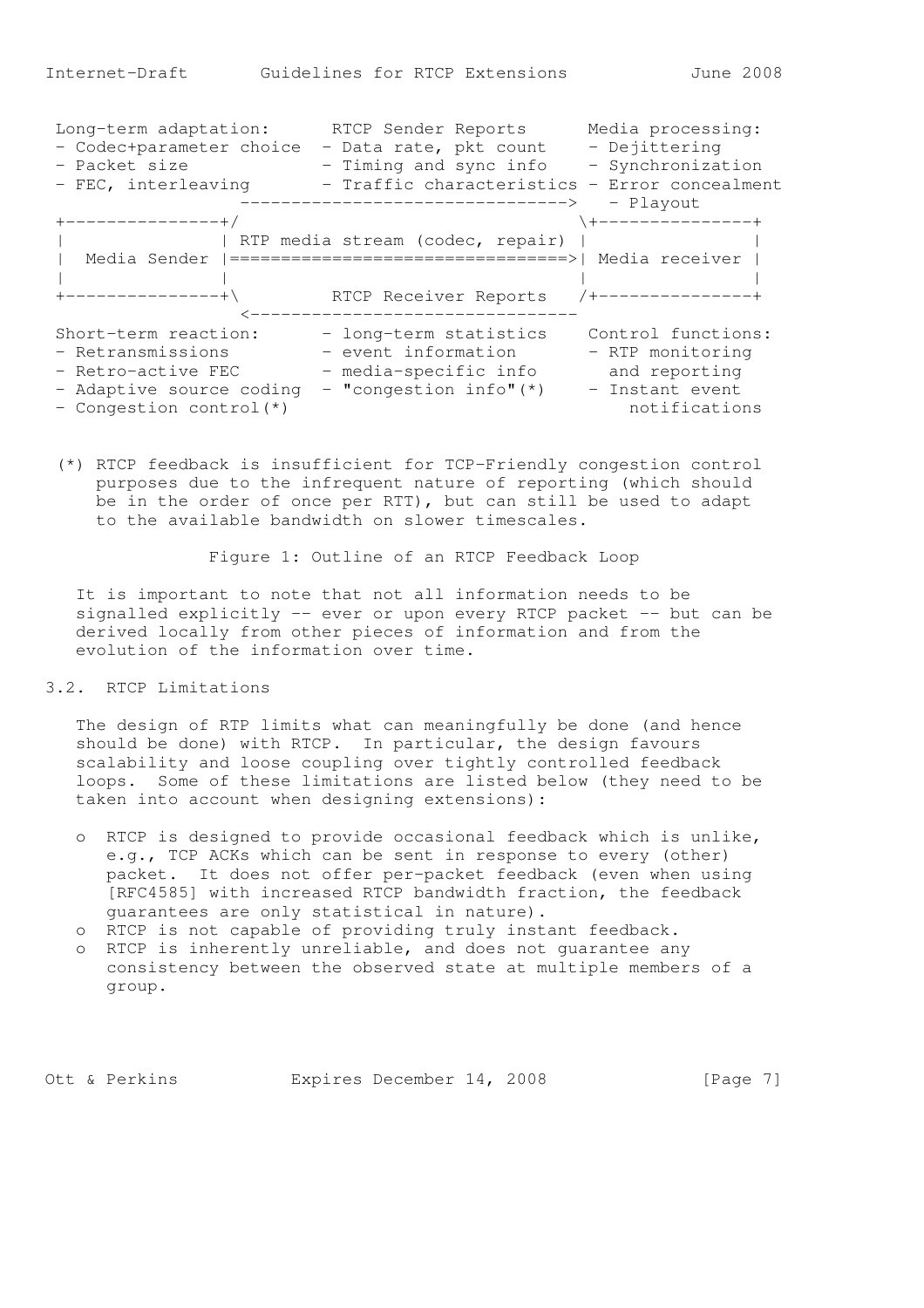It is important to note that these features of RTCP are intentional design choices, and are essential for it to scale to large groups.

### 4. Issues with RTCP Extensions

 Issues that have come up in the past with extensions to RTP and RTCP include (but are probably not limited to) the following:

- o Defined only or primarily for unicast two-party sessions. RTP is inherently a group communication protocol, even when operating on a unicast connection. Extensions may become useful in the future well outside their originally intended area of application, and should consider this. Stating that something works for unicast only is not acceptable, particularly since various flavours of multicast have become relevant again, and as middleboxes such as repair servers, mixers, and RTCP-supporting MCUs [RFC5117] become more widely used.
- o Assuming reliable (instant) state synchronization. RTCP reports are sent irregularly and may be lost. Hence, there may be a significant time lag (several seconds) between intending to send a state update to the RTP peer(s) and the packet being received, in some cases, the packet may not be received at all.
- o Requiring reliable delivery of RTCP reports. While reliability can be implemented on top of RTCP using acknowledgements, this will come at the cost of significant additional delay, which may defeat the purpose of providing the feedback in the first place. Moreover, for scalability reasons due to the group-based nature of RTCP, these ACKs need to be adaptively rate limited or targeted to a subgroup or individual entity to avoid implosion as group sizes increase. RTCP is not intended or suitable for use as a reliable control channel.
- o Commands are issued, rather than hints given. RTCP is about reporting observations -- in a best-effort manner -- between RTP entities. Causing actions on the remote side requires some form of reliability (see above), and adherence cannot be verified.
- o RTCP reporting is expanded to become a network management tool. RTCP is sensitive to the size of RTCP reports as the latter determines the mean reporting interval given a certain bit rate share for RTCP. The amount of information going into RTCP reports should primarily target the peer (and thus include information that can be meaningfully reacted upon). Gathering and reporting statistics beyond this is not an RTCP task and should be addressed by out-of-band protocols.
- o Serious complexity is created. Related to the previous item, RTCP reports that convey all kinds of data first need to gather and calculate/infer this information to begin with (which requires very precise specifications). Given that it already seems to be

Ott & Perkins Expires December 14, 2008 [Page 8]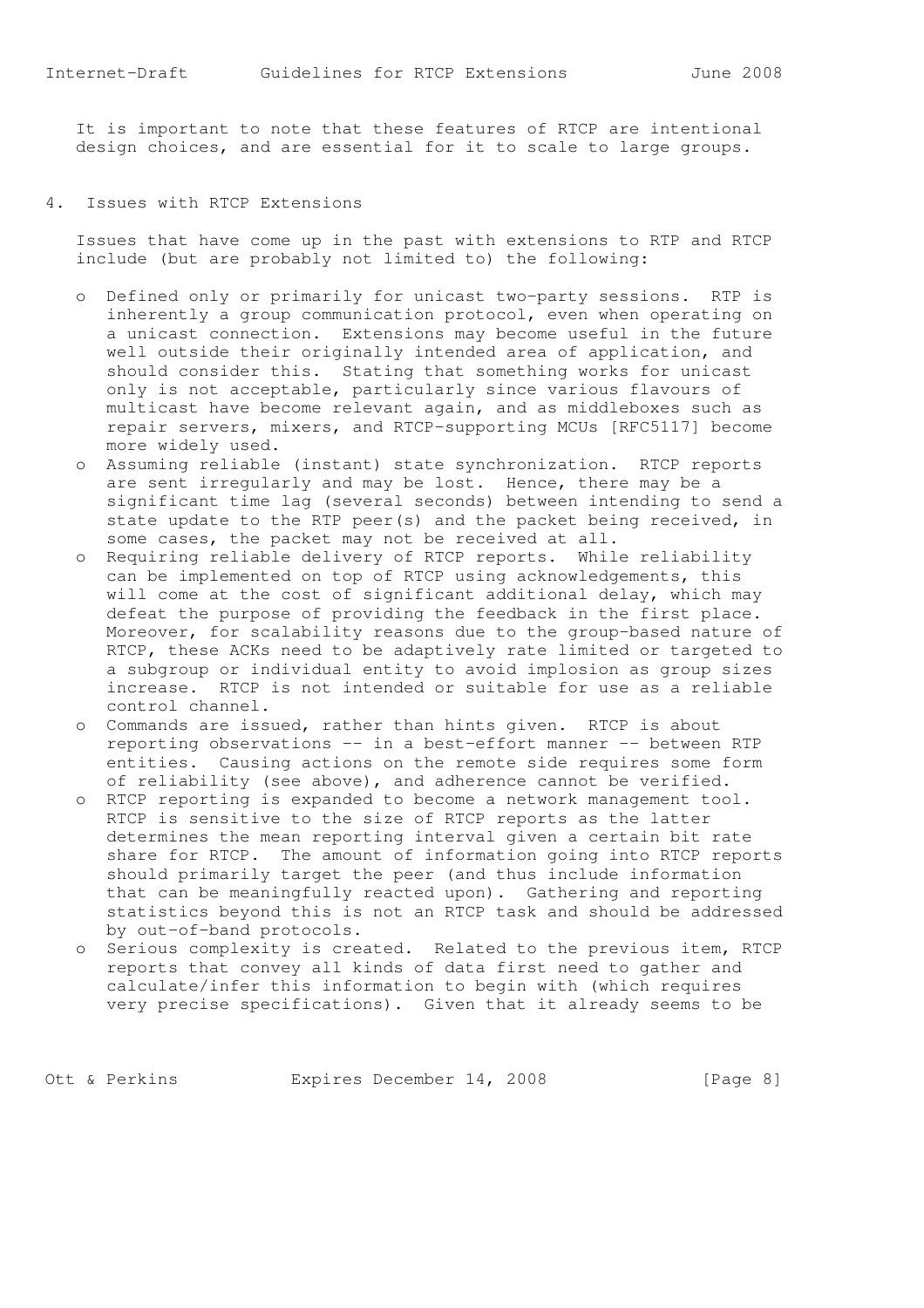difficult to even implement baseline RTCP, any added complexity can only discourage implementers, may lead to buggy implementations (in which case the reports do not serve the purpose they were intended to), and hinder interoperability.

 o Architectural issues. Extensions are written without considering the architectural concepts of RTP. For example, point-to-point communication is assumed, yet third party monitors are expected to listen in. Besides being a bad idea to rely on eavesdropping entities on the path, this is obviously not possible if SRTP is being used with encrypted SRTCP packets.

 This list is surely not exhaustive. Also, the authors do not claim that the suggested extensions (even if using acknowledgements) would not serve a legitimate purpose. We rather want to draw attention to the fact that the same results may be achievable in a way which is architecturally cleaner and conceptually more RTP/RTCP-compliant. The following section contains a first attempt to provide some guidelines on what to consider when thinking about extensions to RTP and RTCP.

## 5. Guidelines

 Designing RTCP extensions requires consideration of a number issues, as well as in-depth understanding of the operation of RTP mechanisms. While it is expected that there are many aspects not yet covered by RTCP reporting and operation, quite a bit of functionality is readily available for use. Other mechanisms should probably never become part of the RTP family of specifications, despite the existance of their equivalents in other environments. In the following, we provide some guidance to consider when (and before!) developing an extension to RTCP.

 We begin with a short check list concerning the applicability of RTCP in the first place:

 o Check what can be done with the existing mechanisms, exploiting the information that is already available in RTCP. Is the need for an extension only perceived (e.g., due to lazy implementers, or artificial constraints in endpoints), or is the function or data really not available (or derivable from existing reports)? It is worthwhile remembering that redundant information supplied by a protocol runs the risk of being inconsistent at some point, and various implementation may handle such situations differently (e.g., give precedence to different values). Similarly, there should be exactly one (well-specified) way of performing every function and operation of the protocol.

Ott & Perkins Expires December 14, 2008 [Page 9]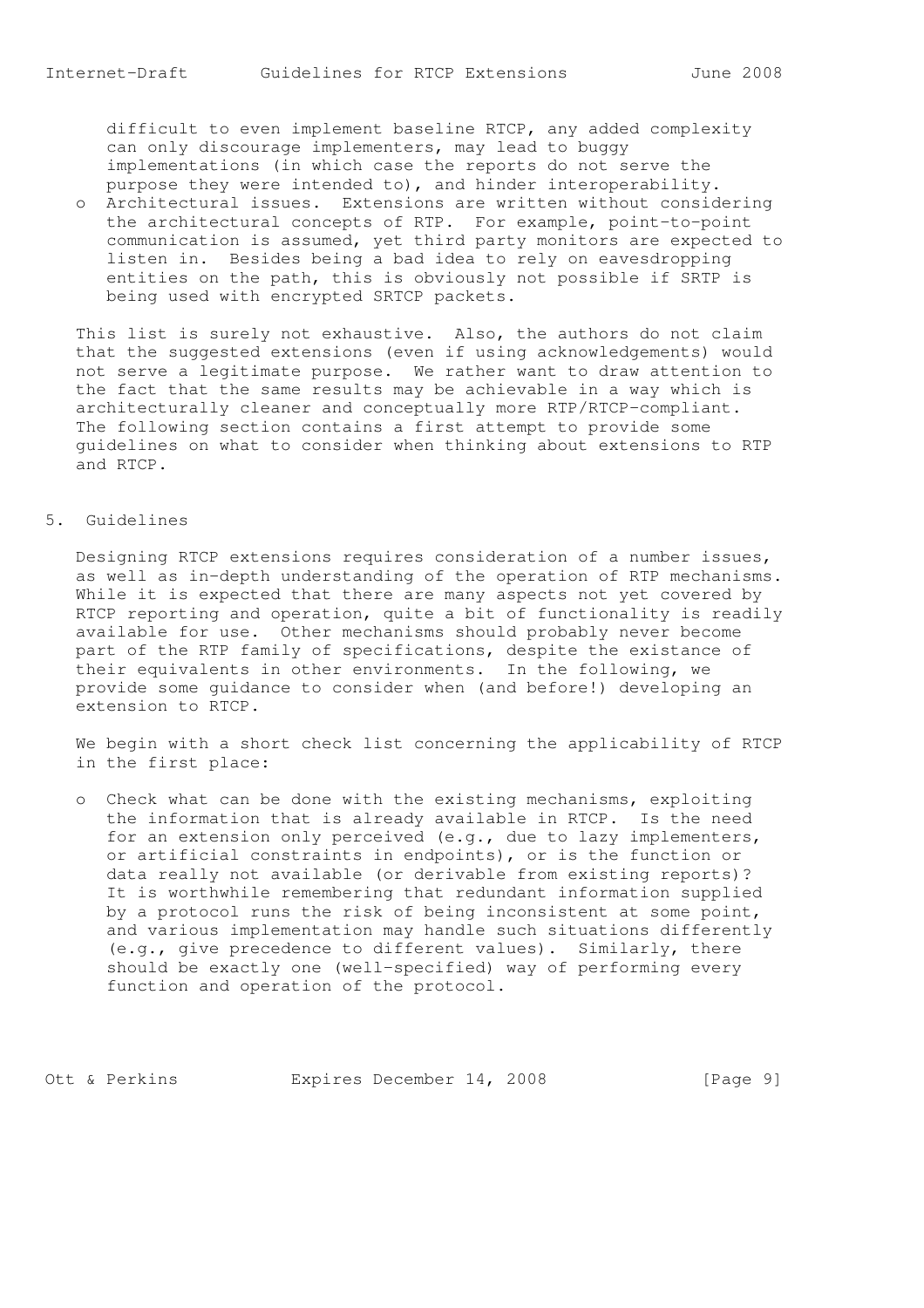- o Is the extension applicable to RTP entities running anywhere in the Internet, or is it a link- or environment-specific extension? In the latter cases, local extensions (e.g. header compression, or non-RTP protocols) may be preferable. RTCP should not be used to carry information specific to a particular (access) link.
- o Is the extension applicable in a group communication environment, or is it specific to point-to-point communications? RTP and RTCP are inherently group communication protocols, and extensions must scale gracefully with increasing group sizes.

 From a conceptual viewpoint, the designer of every RTCP extension should ask  $-$  and answer(!)  $-$  at least the following questions:

- o How will this new building block complement and work with the other components of RTCP? Are all interactions fully specified?
- o Will this extension work with all different profiles (e.g. the Secure RTP Profile [RFC3711], and the Extended RTP Profile for RTCP-based Feedback [RFC4585])? Are any feature interactions expected?
- o Should this extension be kept in-line with baseline RTP and its existing profiles, or does it deviate so much from the base RTP operation that an incompatible new profile must be defined? Use and definition of incompatible profiles is strongly discouraged, but if they prove necessary, how do nodes using the different profiles interact? What are the failure modes, and how is it ensured that the system fails in a safe manner?
- o How does this extension interoperate with other nodes when the extension is not understood by the peer(s)?
- o How will the extension deal with different networking conditions (e.g., how does performance degrade with increases in losses and latency, possibly across orders of magnitude)?
- o How will this extension work with group communication scenarios, such as multicast? Will the extensions degrade gracefully with increasing group sizes? What will be the impact on the RTCP report frequency and bitrate allocation?

 For the specific design, the following considerations should be taken into account (they're a mixture of common protocol design guidelines, and specifics for RTCP):

 o First of all, if there is (and for RTCP this applies quite often) an old-style mechanisms from a different networking environment, don't try to directly recreate this mechanism in RTP/RTCP. The Internet environment is extremely heterogeneous, and will often have drastically different properties and behaviour to other network environments. Instead, ask what the actual semantics and the result required to be perceived by the application or the user are. Then, design a mechanism that achieves this result in a way

Ott & Perkins Expires December 14, 2008 [Page 10]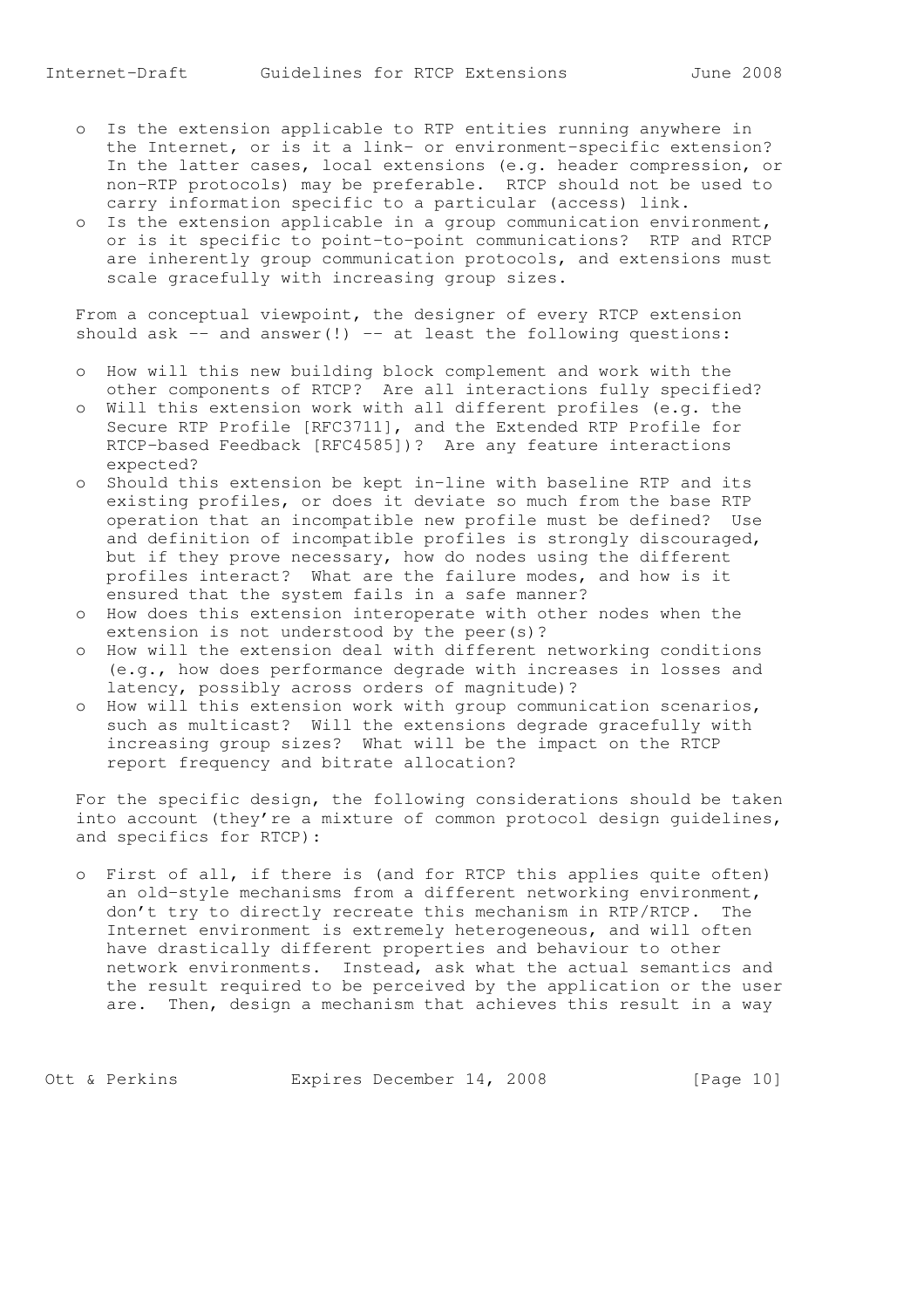that is compatible with RTP/RTCP. (And do not forget that every mechanism will break when no packets get through -- the Internet does not guarantee connectivity or performance.)

- o Target re-usability of the specification. That is, think broader than a specific use case and try to solve the general problem in cases where it makes sense to do so. Point solutions need a very good motivation to be dealt with in the IETF in the first place. This essentially suggests developing buildings blocks whenever possible, allowing them to be combined in different environments than initially considered. Where possible, avoid mechanisms that are specific to particular payload formats, media types, link or network types, etc.
- o For everything (packet format, value, procedure, timer, etc.) being defined, make sure that it is defined properly, so that independent interoperable implementation can be built. It is not sufficient that you can implement the feature: it has to be implementable in several years by someone unfamiliar with the working group discussion and industry context. Remember that fields need to be both generated and reacted upon, that mechanisms need to be implemented, etc., and that all of this increases the complexity of an implementation. Features which are too complex won't get implemented (correctly) in the first place.
- o Extensions defining new metrics and parameters should reference existing standards whenever possible, rather than try to invent something new and/or proprietary.
- o Remember that not every bit or every action must be represented or signalled explicitly. It may be possible to infer the necessary pieces of information from other values or their evolution (a very prominent example is TCP congestion control). As a result, it may be possible to decouple bits on the wire from local actions and reduce the overhead.
- o Particularly with media streams, reliability can often be "soft". Rather than implementing explicit acknowledgements, receipt of a hint may also be observed from the altered behaviour (e.g., the reception of a requested intra-frame, or changing the reference frame for video, changing the codec, etc.). The semantics of messages should be idempotent so that the respective message may be sent repeatedly. Requiring hard reliability does not scale with increasing group sizes, and does not degrade gracefully as network performance reduces.
- o Choose the appropriate extension point. Depending on the type of RTCP extension being developed, new data items can be transported in several different ways:
	- \* A new RTCP SDES item is appropriate for transporting data that describes the source, or the user represented by the source, rather than the ongoing media transmission. New SDES items may be registered to transport source description information of general interest, or the PRIV item may be used for proprietary

Ott & Perkins Expires December 14, 2008 [Page 11]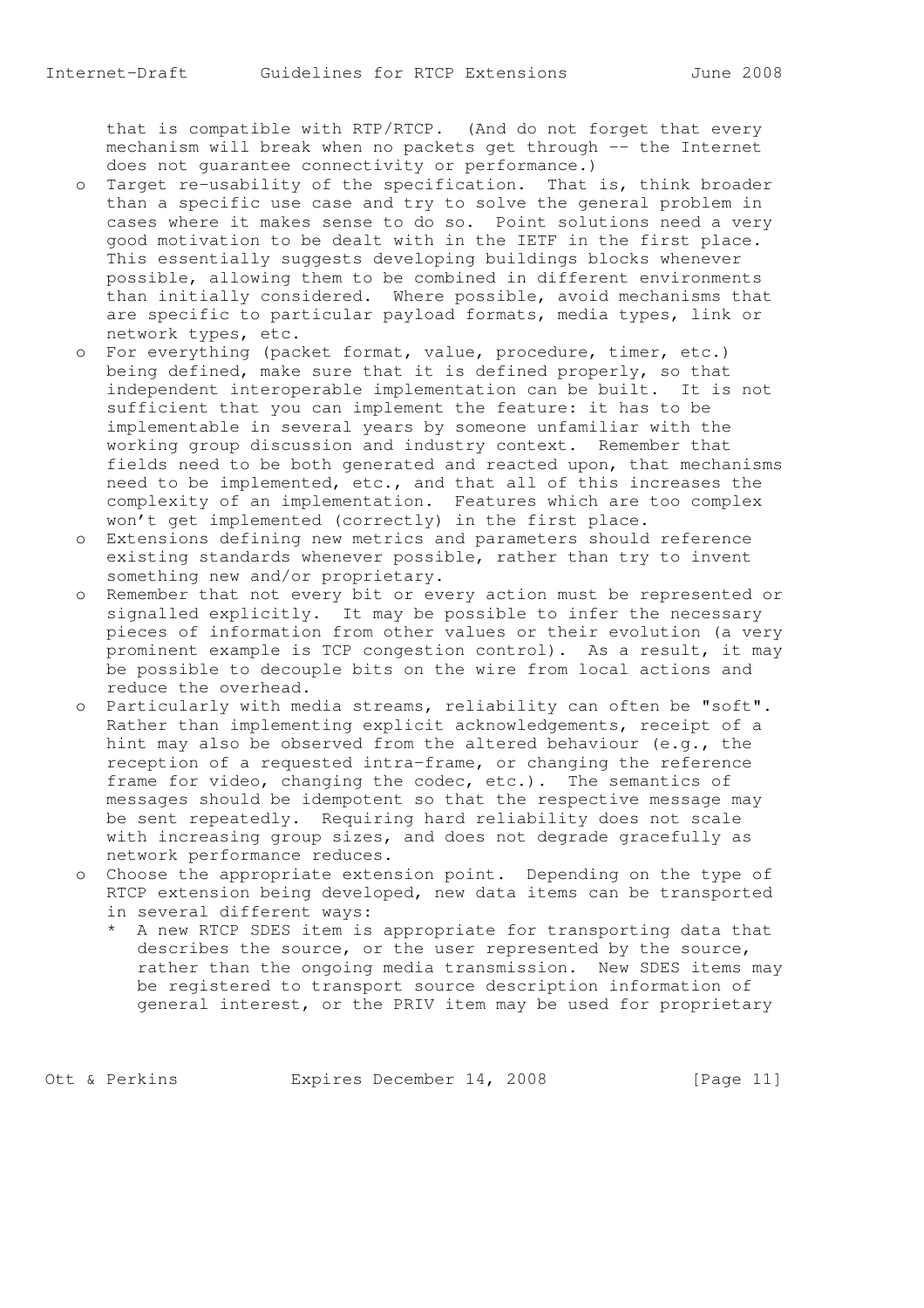extensions.

- \* A new RTCP XR block type is appropriate for transporting new metrics regarding transmission or reception quality.
- \* New RTP profiles may define a profile-specific extension to RTCP SR and/or RR packets, to give additional feedback. Such extension is not recommended, since the resulting packets are not backwards compatible. It's generally more appropriate to define a new RTCP XR block or a new RTCP packet type instead.
	- \* New RTCP AVPF transport layer feedback messages should be used to transmit general purpose feedback information, to be generated and processed by the RTP transport. Examples include (negative) acknowledgements for particular packets, or requests to limit the transmission rate. This information is intended to be independent of the codec or application in use.
	- \* New RTCP AVPF payload-specific feedback messages should be used to convey feedback information that is specific to a particular media codec, RTP payload format, or category of RTP payload formats. Examples include video picture loss indication or reference picture selection, that are useful for many video codecs.
	- \* New RTCP AVPF application layer feedback messages should be used to convery higher-level feedback, from one application to another, above the level of codecs or transport.
	- \* A new RTCP APP packet is appropriate for private use by applications that don't need to interoperate with others, or for experimentation before registering a new RTCP packet type. It is not appropriate to register an RTCP APP packet in a standards document.

 Finally, new RTCP packet types may be registered if none of the other extension points are appropriate.

 The RTP framework was designed following the principle of application level framing with integrated layer processing, proposed by Clark and Tennenhouse [ALF]. Effective use of RTP requires that extensions and implementations be designed and built following the same philosophy. That philosophy differs markedly from many previous systems in this space, and making effective use of RTP requires an understanding of those differences.

### 6. Security Considerations

 This memo does not specify any new protocol mechansims or procedures, and so raises no explicit security considerations. When designing RTCP extensions, it is important to consider the following points:

Ott & Perkins Expires December 14, 2008 [Page 12]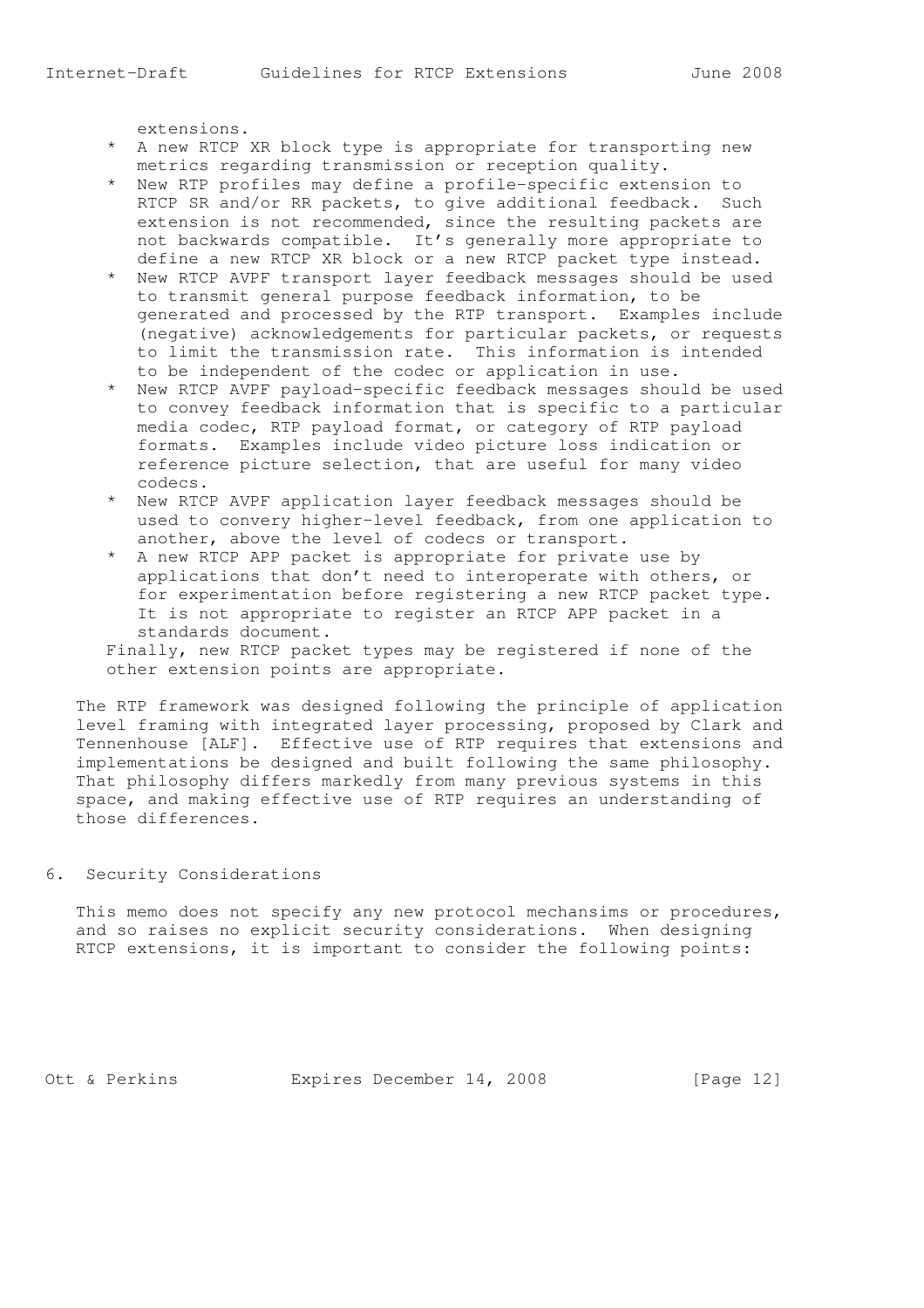- o Privacy: RTCP extensions, in particular new Source Description (SDES) items, can potentially reveal information considered to be sensitive by end users. Extensions should carefully consider the uses to which information the release could be put, and should be designed to reveal the minimum amount of additional information needed for their correct operation.
- o Congestion control: RTCP transmission timers have been carefully designed such that the total amount of traffic generated by RTCP is a small fraction of the media data rate. One consequence of this is that the individual RTCP reporting interval scales with both the media data rate and the group size. The RTCP timing algorithms have been shown to scale from two-party unicast sessions to group with tens of thousands of participants, and to gracefully handle flash crowds and sudden departures [TimerRecon]. Proposals that modify the RTCP timer algorithms must be careful to avoid congestion, potentially leading to denial of service, across the full range of environments where RTCP is used.
	- o Denial of service: RTCP extensions that change the location where feedback is sent must be carefully designed to prevent denial of service attacks against third party nodes. When such extensions are signalled, for example in SDP, this typically requires some form of authentication of the signalling messages (e.g. see the security considerations of [I-D.ietf-avt-rtcpssm]).

 At the time of this writing there are several proposals for in-band signalling of secure RTP sessions, where the signalling information is conveyed on the media path. These proposals were discussed in the Audio/Video Transport working group session at the 67th IETF meeting, with the consensus being that such signalling is not to be conveyed within RTP data packets, but should instead be sent within some form of control packet, and that it is acceptable to multiplex control and data packets on the same port, provided the packet types can be clearly distinguished. There was no consensus in the working group on the question of whether keying information should be conveyed in RTCP packets multiplexed on the RTP port, or in some other protocol multiplexed on the RTP port. The opinion of the working group chairs and area director was, however, that both approaches are workable, and fit within the RTP architecture, but that it may be cleaner to use a separate keying protocol (modelled after STUN), than to try to fit keying within RTCP

 The security considerations of the RTP specification [RFC3550] apply, along with any applicable profile (e.g. [RFC3551]).

7. IANA Considerations

No IANA actions are necessary.

Ott & Perkins Expires December 14, 2008 [Page 13]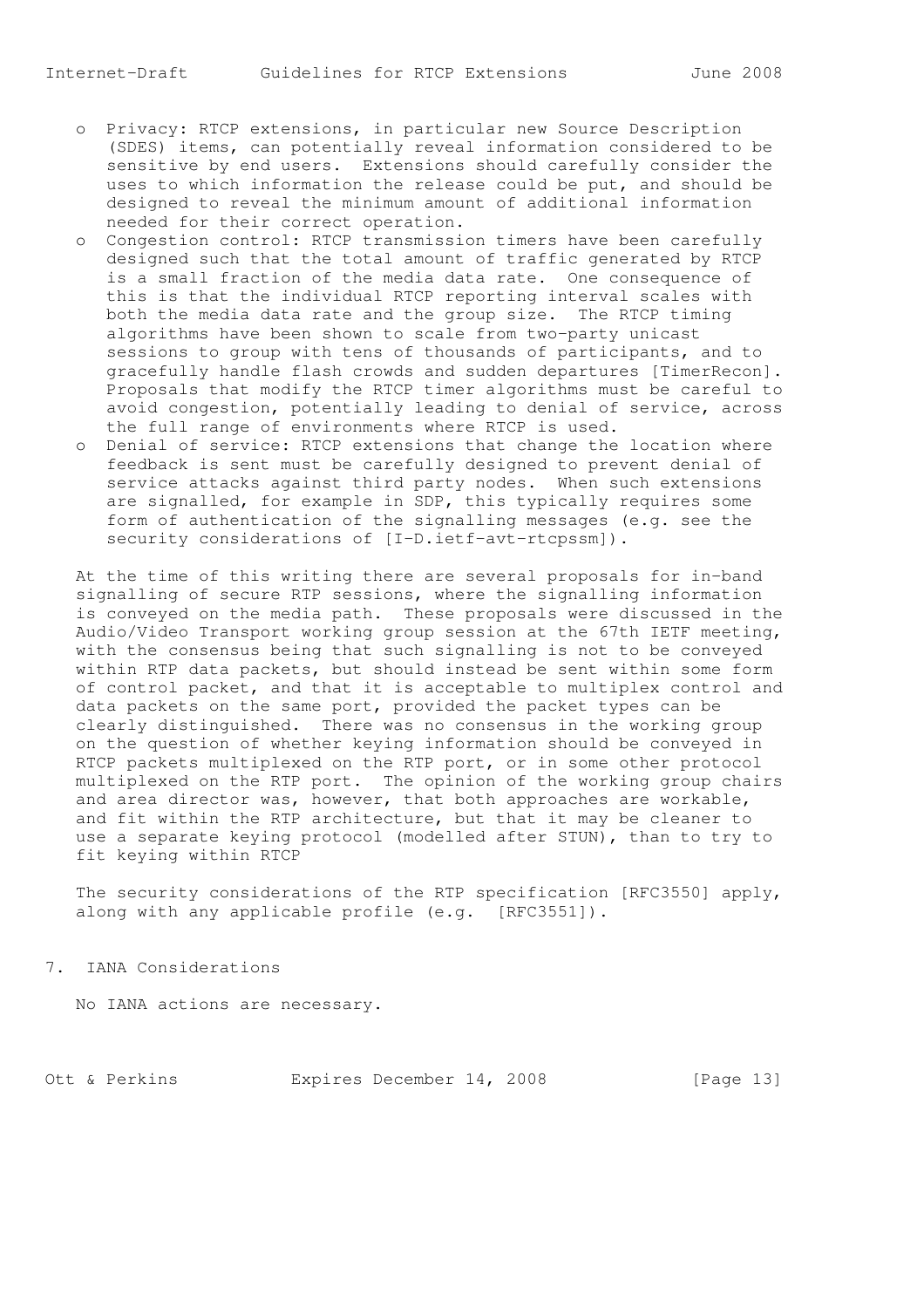8. Acknowledgements

 This draft has been motivated by many discussions in the AVT WG. The authors would like to acknowledge the active members in the group for providing the inspiration.

- 9. References
- 9.1. Normative References
	- [RFC1925] Callon, R., "The Twelve Networking Truths", RFC 1925, April 1996.
	- [RFC2119] Bradner, S., "Key words for use in RFCs to Indicate Requirement Levels", BCP 14, RFC 2119, March 1997.
	- [RFC2198] Perkins, C., Kouvelas, I., Hodson, O., Hardman, V., Handley, M., Bolot, J., Vega-Garcia, A., and S. Fosse- Parisis, "RTP Payload for Redundant Audio Data", RFC 2198, September 1997.
	- [RFC2733] Rosenberg, J. and H. Schulzrinne, "An RTP Payload Format for Generic Forward Error Correction", RFC 2733, December 1999.
	- [RFC3550] Schulzrinne, H., Casner, S., Frederick, R., and V. Jacobson, "RTP: A Transport Protocol for Real-Time Applications", STD 64, RFC 3550, July 2003.
	- [RFC3551] Schulzrinne, H. and S. Casner, "RTP Profile for Audio and Video Conferences with Minimal Control", STD 65, RFC 3551, July 2003.
	- [RFC3556] Casner, S., "Session Description Protocol (SDP) Bandwidth Modifiers for RTP Control Protocol (RTCP) Bandwidth", RFC 3556, July 2003.
	- [RFC3611] Friedman, T., Caceres, R., and A. Clark, "RTP Control Protocol Extended Reports (RTCP XR)", RFC 3611, November 2003.
	- [RFC3711] Baugher, M., McGrew, D., Naslund, M., Carrara, E., and K. Norrman, "The Secure Real-time Transport Protocol (SRTP)", RFC 3711, March 2004.
	- [RFC4571] Lazzaro, J., "Framing Real-time Transport Protocol (RTP) and RTP Control Protocol (RTCP) Packets over Connection-

Ott & Perkins Expires December 14, 2008 [Page 14]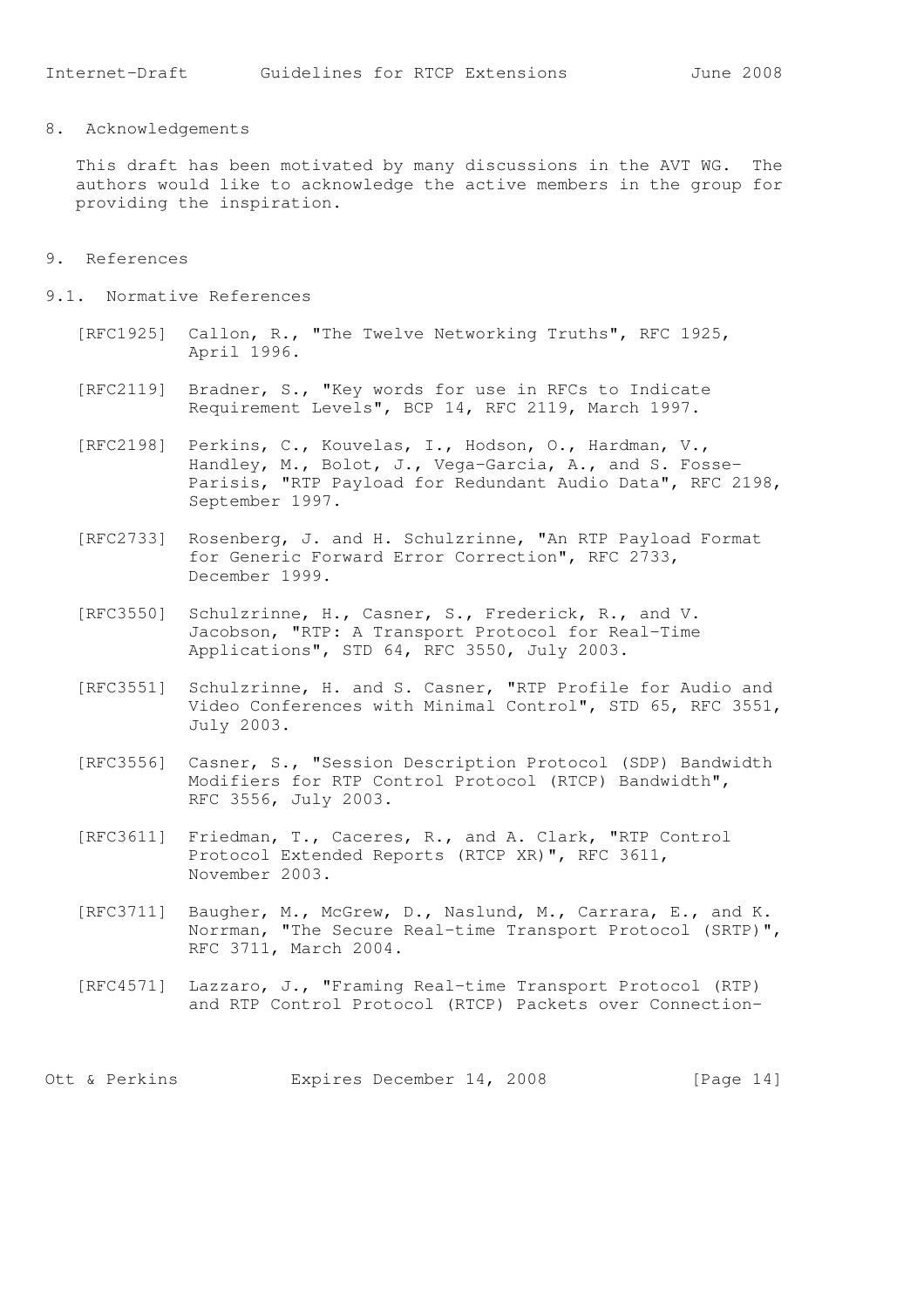Oriented Transport", RFC 4571, July 2006.

- [RFC4585] Ott, J., Wenger, S., Sato, N., Burmeister, C., and J. Rey, "Extended RTP Profile for Real-time Transport Control Protocol (RTCP)-Based Feedback (RTP/AVPF)", RFC 4585, July 2006.
- [RFC4588] Rey, J., Leon, D., Miyazaki, A., Varsa, V., and R. Hakenberg, "RTP Retransmission Payload Format", RFC 4588, July 2006.
- [RFC5109] Li, A., "RTP Payload Format for Generic Forward Error Correction", RFC 5109, December 2007.
- [RFC5117] Westerlund, M. and S. Wenger, "RTP Topologies", RFC 5117, January 2008.

### 9.2. Informative References

[I-D.ietf-avt-rtcpssm]

 Ott, J., "RTCP Extensions for Single-Source Multicast Sessions with Unicast Feedback", draft-ietf-avt-rtcpssm-17 (work in progress), January 2008.

- [I-D.ietf-avt-rtcp-non-compound] Johansson, I. and M. Westerlund, "Support for non-compound RTCP, opportunities and consequences", draft-ietf-avt-rtcp-non-compound-02 (work in progress), February 2008.
- [I-D.ietf-dccp-rtp] Perkins, C., "RTP and the Datagram Congestion Control Protocol (DCCP)", draft-ietf-dccp-rtp-07 (work in progress), June 2007.
- [ALF] Clark, D. and D. Tennenhouse, "Architectural Considerations for a New Generation of Protocols", Proceedings of ACM SIGCOMM 1990, September 1990.
- [TimerRecon] Schulzrinne, H. and J. Rosenberg, "Timer Reconsideration for Enhanced RTP Scalability", Proceedings of IEEE Infocom 1998, March 1998.

Ott & Perkins Expires December 14, 2008 [Page 15]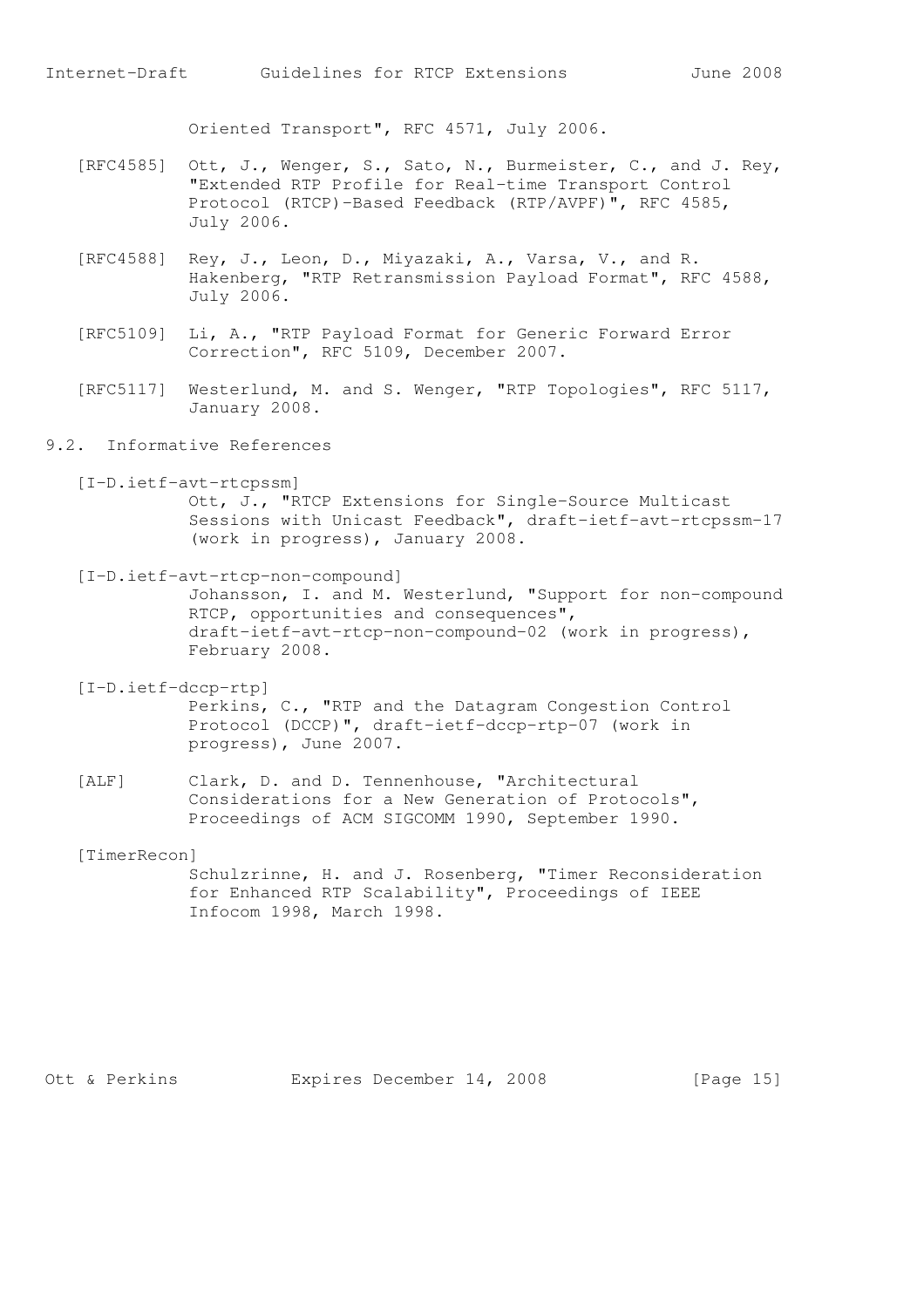Authors' Addresses

 Joerg Ott Helsinki University of Technology Otakaari 5 A Espoo, FIN 02150 Finland

Email: jo@netlab.hut.fi

 Colin Perkins University of Glasgow Department of Computing Science Lilybank Gardens Glasgow G12 8QQ United Kingdom

Email: csp@csperkins.org